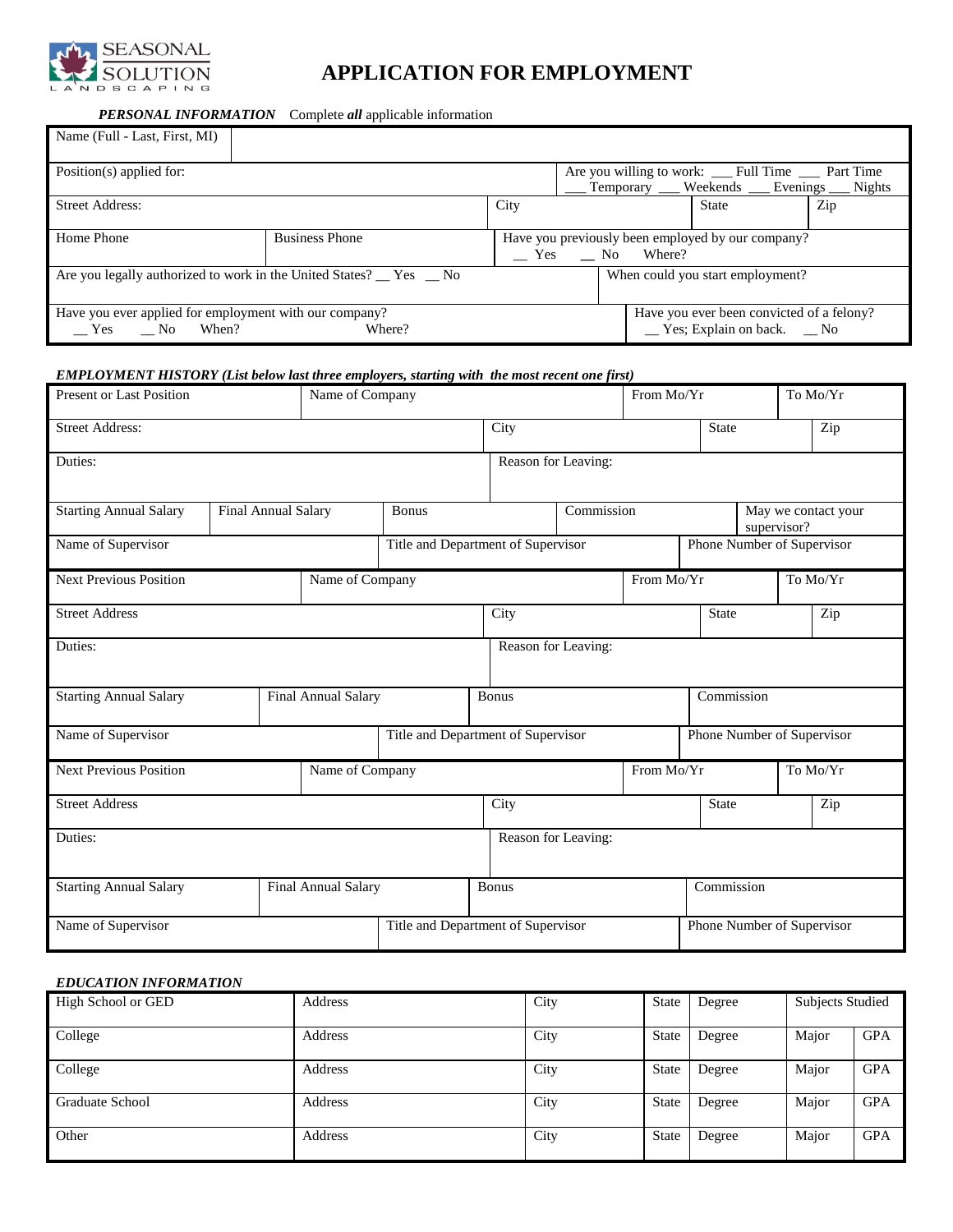| Additional Space (add any information you think would help us understand why you are qualified to work at Seasonal Solution Landscape): |                                                |
|-----------------------------------------------------------------------------------------------------------------------------------------|------------------------------------------------|
|                                                                                                                                         |                                                |
|                                                                                                                                         |                                                |
|                                                                                                                                         |                                                |
|                                                                                                                                         |                                                |
|                                                                                                                                         |                                                |
|                                                                                                                                         |                                                |
|                                                                                                                                         |                                                |
|                                                                                                                                         |                                                |
|                                                                                                                                         |                                                |
|                                                                                                                                         |                                                |
| If applying for a supervisor, management or sales position, do you have a valid Georgia driver's license? Yes __ No __                  |                                                |
| What specific sales, fabrication, construction or manufacturing training have you had?                                                  |                                                |
|                                                                                                                                         |                                                |
|                                                                                                                                         |                                                |
|                                                                                                                                         |                                                |
|                                                                                                                                         |                                                |
|                                                                                                                                         |                                                |
|                                                                                                                                         |                                                |
|                                                                                                                                         |                                                |
|                                                                                                                                         |                                                |
| Do you have computer skills?<br>$Y$ es<br>N <sub>0</sub>                                                                                | If applying for a general office position:     |
| Words/Minute:<br>Office Use only: Test given?___________yes _______                                                                     | Accounts Receivable skills<br>Yes<br>$\sim$ No |
| no                                                                                                                                      | Accounts Payable skills<br>Yes<br>No           |
| In what computer software programs are you <b>proficient</b> ? [Name the package(s).]                                                   |                                                |
|                                                                                                                                         |                                                |
|                                                                                                                                         |                                                |
|                                                                                                                                         |                                                |
|                                                                                                                                         |                                                |
|                                                                                                                                         |                                                |
|                                                                                                                                         |                                                |

## *PLEASE READ THE FOLLOWING STATEMENTS CAREFULLY*

 In consideration of my employment, I agree to conform to the policies and procedures of Seasonal Solution Landscape. I understand that in accepting this application, Seasonal Solution Landscape is in no way obligated to provide me with employment and that I am not obligated to accept employment if offered. Furthermore, if employed, I understand that I am employed at will and that my employment and compensation can be terminated with or without cause, and with or without notice at any time.

 I certify that the facts contained in this application are true and complete to the best of my knowledge. understand that any falsified statements on this application or omission of fact on either this application or during the pre-employment process will result in my application being rejected, or, if I am hired, in my employment being terminated.

 I understand that this application is valid for ninety (90) days from the date I sign it. If I expect consideration beyond that date, I understand it is necessary to resubmit another completed application.

 I also understand that any offer of employment is conditioned on the completion of pre-employment tests and documentation. I will, upon request, sign all necessary consent forms.

| ັ                                     |           |
|---------------------------------------|-----------|
| Date                                  | Signature |
|                                       |           |
|                                       |           |
|                                       |           |
| © 2001 HR MANAGEMENT ASSOCIATES, INC. |           |